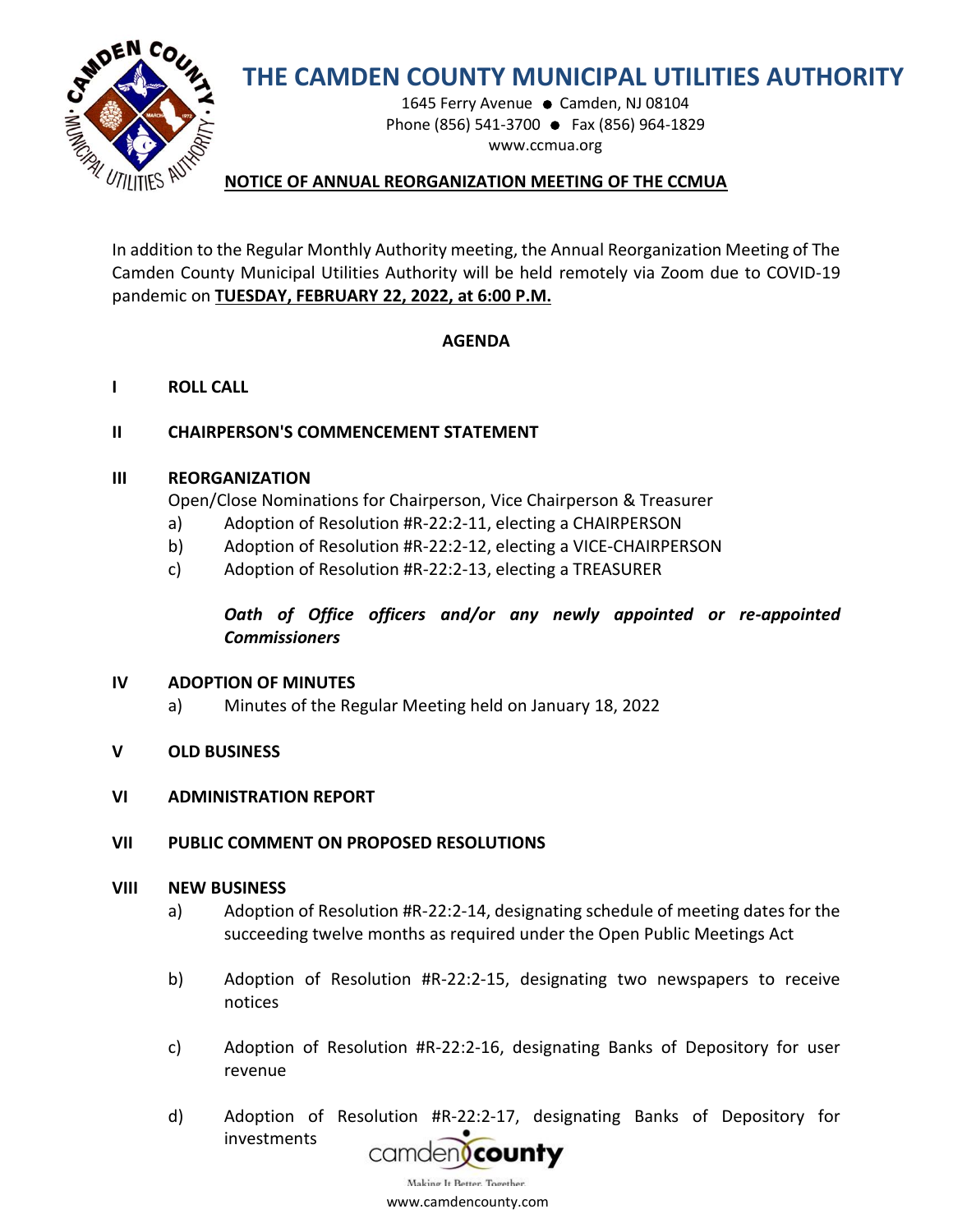- e) Adoption of Resolution #R-22:2-18, designating Banks of Depository for its funds
- f) Adoption of Resolution #R-22:2-19, designating a Bank of Depository for investments for the payroll account
- g) Adoption of Resolution #R-22:2-20, designating the custodians of and establishing an Imprest (Petty Cash) fund
- h) Adoption of Resolution #R-22:2-21, authorizing the Executive Director to advertise for Bids for various items during FY 2022
- i) Adoption of Resolution #R-22:2-22, authorizing a dividend from the Camden County Insurance Fund Commission for Fund Years 2010, 2011, 2012, 2013, 2014 & 2016
- j) Adoption of Resolution #R-22:2-23, authorizing a dividend from the Camden County Insurance Fund Commission for Fund Years 2015, 2016 & 2017
- k) Adoption of Resolution #R-22:2-24, authorizing agreement with South Jersey Land and Water Trust to perform park maintenance services at the Cramer Hill Nature Preserve in Camden pursuant to N.J.S.A. 40:12-22
- l) Adoption of Resolution #R-22:2-25, authorizing the use of competitive contracting pursuant to N.J.S.A. 40A:11-4.1 et seq., for the maintenance of green infrastructure projects and related stormwater infrastructure
- m) Adoption of Resolution #R-22:2-26, authorizing contingency agreements between Cramer Hill Senior Urban Renewal, LLC and the Camden County Municipal Utilities Authority pursuant to N.J.S.A. 40:14B-22.3
- n) Adoption of Resolution #R-22:2-27, authorizing award of a consulting engineering services contract to Paulus, Sokolowski & Sartor (PS&S) to serve as the engineer of record for the CCMUA
- o) Adoption of Resolution #R-22:2-28, authorizing award of the annual general engineering & design services contract to Johnson, Mirmiran & Thompson, Inc. for the CCMUA's Regional Sanitary Interceptor System
- p) Adoption of Resolution #R-22:2-29, authorizing award of the Annual General Engineering and Design Services contract for the Delaware No. 1 WPCF to D&B/Guarino
- q) Adoption of Resolution #R-22:2-30, authorizing award of a contract to CDM Smith for annual consulting engineering services related to the CCMUA's combined sewer overflow requirements in accordance with RFP #2021-23